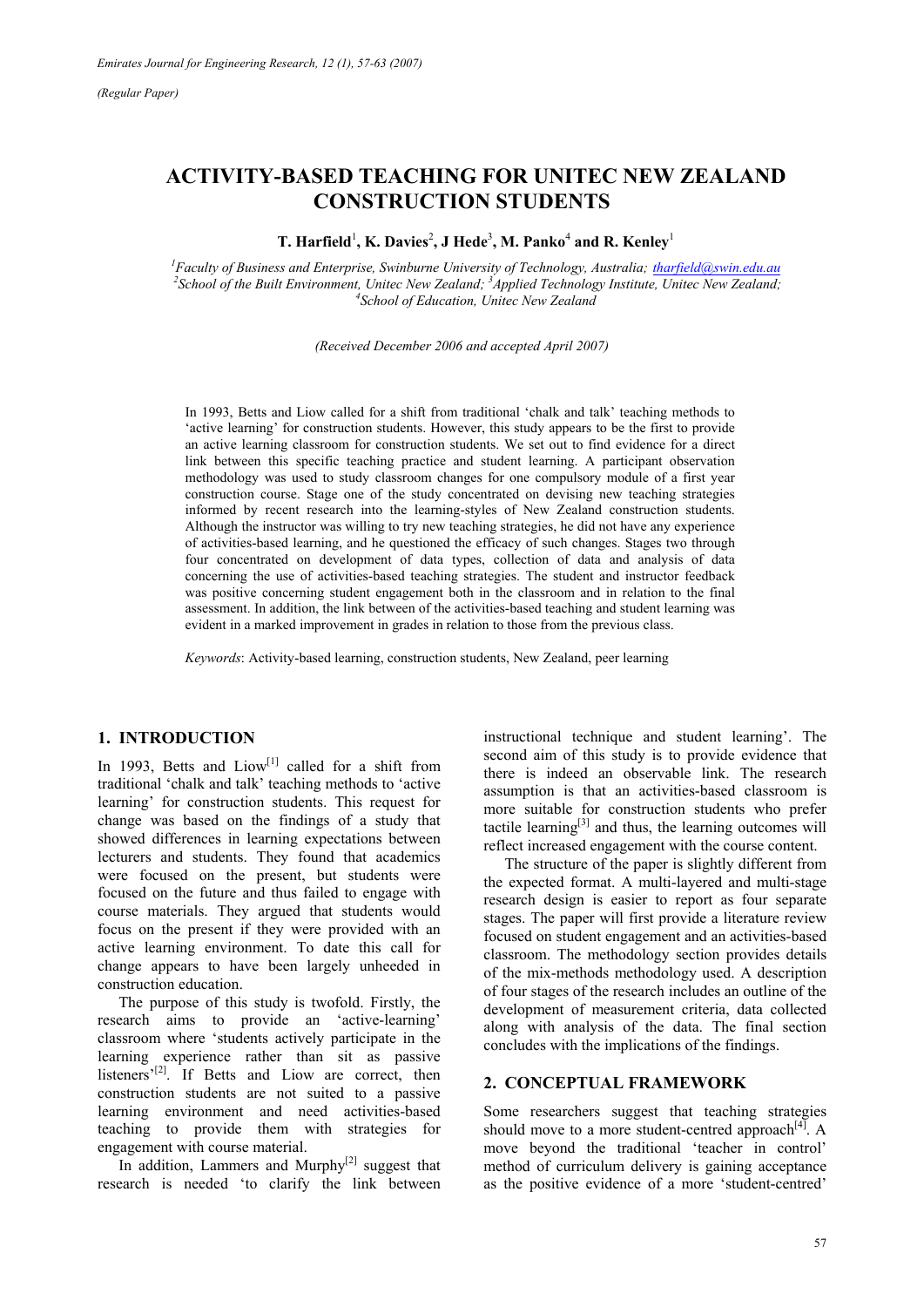approach increases. These approaches are based on a constructivist view of learning which suggests that each person 'constructs' their own learning process based on previous experience, usually in collaboration with others. Learning activities that are based on 'real life' experience are claimed to help students transform information or fact into personal knowledge which can then be applied in a variety of situations<sup>[5]</sup>.

Models for the student-centred classroom have been developed specifically for construction students.  $\text{Hall}^{[6]}$  discusses the problems of learning from the perspective of motivation of USA construction students. She writes that every class is 'comprised of both self-motivated students and students who appear to be lacking in motivation'. According to Hall, motivation is not just an individual attribute, but part of the interaction between learner and teacher; the student has the 'problem' and the teacher has the 'solution'. Thus student motivation can be 'managed' by the teacher. One of the best ways, she suggests, for managing motivation is to develop teaching techniques and strategies directed at motivating students.

One stream of research has focused on selfdirected problem solving<sup>[7]</sup>. Auchey, Mills and Beliveau<sup>[8]</sup> suggest that 'self-directed problem solving' in a classroom provides construction students in the USA with experience, practices and skills. The claim that solving problems affords motivation is supported by research in the UK. Student-centred Learning in Construction Education (SLICE) has developed a number of teaching resources. For example, one CD provides a virtual tour of a house that has 'rising damp'. As the camera moves through the house, the degree of damage increases so that students are able to see the implications for their solutions to the damp problem[9].

Hake<sup>[10]</sup> argues that motivation follows from engagement, and engaging students in interactive and self-feedback curriculum is the most effective method for teaching and learning complex theory. His research data for introductory physics students in the USA measures conceptual understanding and is only one of many studies that support the call for active students in active classrooms. He concludes that activity related to the material being presented is the important factor, and that a variety of activities have proven successful.

Another stream of researchers studying studentcentred learning has found that construction students prefer to have active classrooms $[9,11]$ . Prince $[12]$  has defined active learning as 'any instructional method that engages students in the learning process' that takes place in the classroom. Active learning has two points of distinction from the traditional 'transmission model' of teaching and learning. First, active-learning is in direct opposition to the traditional 'active lecturer and passive students' scenario. Second, activity-based learning is considered a collaborative effort between students rather than being the 'solitary activity' postulated in traditional educational theory<sup>[12]</sup>.

Betts and Liow<sup>[1]</sup> were early proponents of active classrooms for construction education. Their research to determine the best teaching methods for the Building discipline is based on questionnaire data from both teachers and students in Singapore. Betts and Liow asked participants to rank a list of educational objectives in order of importance. They found that lecturers focused on the present learning objectives and students focused on the future outcomes. Betts and Liow suggest that these results are the expected outcome of a passive learning environment and lack of student engagement. Therefore, instructors need to change their behaviour, and thus their skill set, so that classrooms become 'active'. To ensure that this happens, the authors advise that lecturers also become facilitators<sup>[13]</sup> in active learning classrooms to engage construction students with the course content.

The views of Betts and Liow are reinforced by the findings of Panko et al., which show that many of those entering the construction and building industry have a preference for tactile learning<sup>[3]</sup>. A passive learning environment, where students are required to sit still in a classroom, is difficult for tactile learners[14]. In Kolb's learning cycle model, tactile learners prefer tasks they can directly experience, perform, or that involves manipulating teaching materials<sup>[15]</sup>. In addition, students with a preferred tactile learning style need to be active and take frequent breaks.

All of these factors reinforce the need for teaching models based on strategies that provide active-learning opportunities for construction students.

## **3. METHODOLOGY**

A mixed-method methodology was used to collect data directly and indirectly. The ability to collect data using a variety of methods is an important benefit of the mixed-method paradigm $[16]$ . The primary methodology was participant/observation because of the necessity to track changes in physical behavior $[17]$ . Data were also collected using focus-groups and faceto-face semi-structured interviews<sup>[18]</sup>.

The location of the study was a tiered lecture theatre at Unitec, New Zealand. The study participants were the instructor and a group of 34 construction students working through a compulsory module requiring 12 classroom contact hours. Each classroom session was three hours in length with a half-hour break.

Participant/observation data were collected in the form of field notes based on behaviour sampling with a period recording to create a standardised observation unit<sup>[17]</sup>. The activities in the lecture theatre were observed for nine contact hours by one of the research team. The research design called for an evaluation of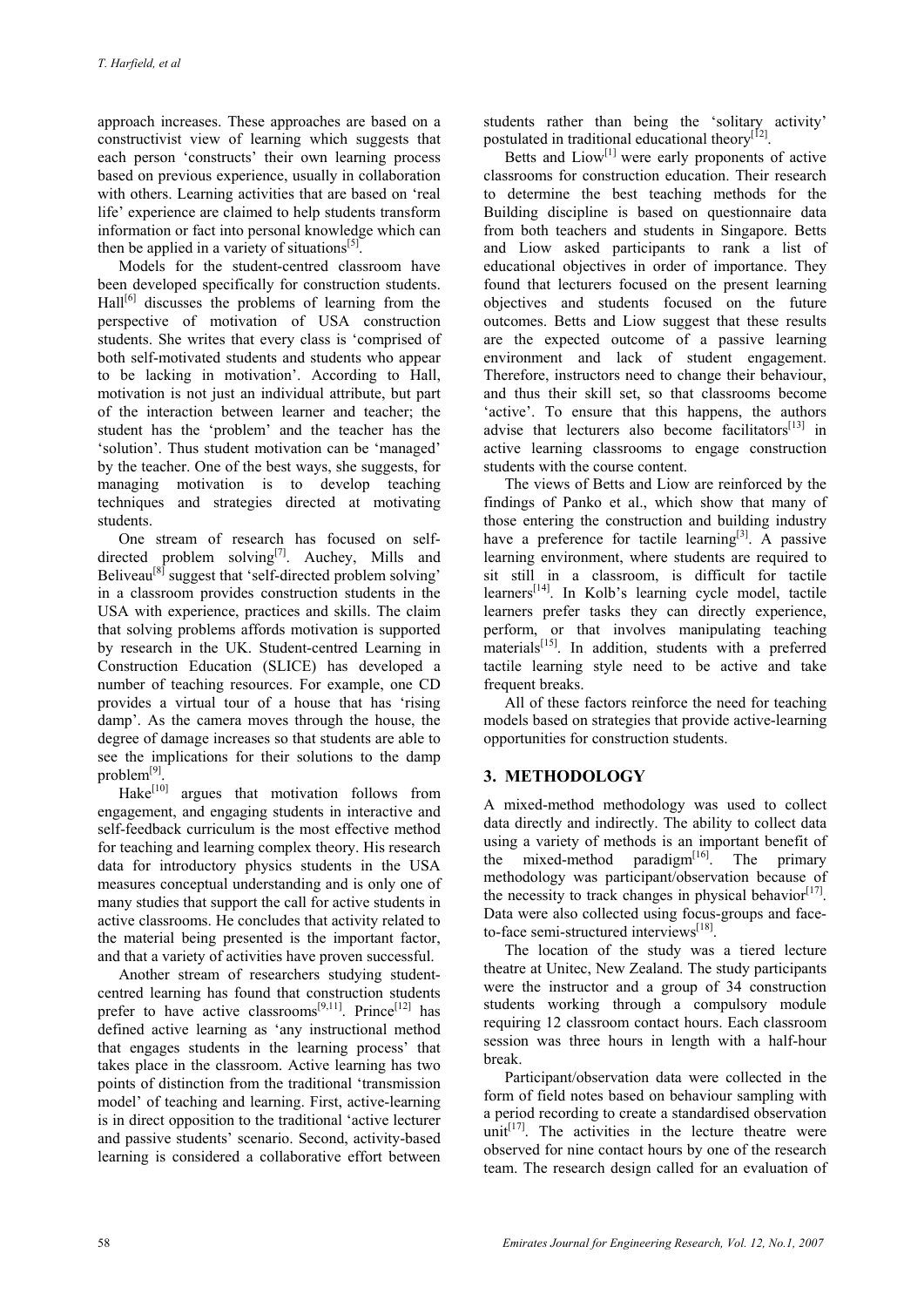the changes in teaching practice. During the last session data were obtained from the students via focus groups. In addition the observer conducted a face-toface interview with the instructor<sup>[19]</sup> after the classroom sessions were completed, but before the final assignment had been submitted or marked.

### **4. FOUR STAGES OF THE STUDY**

In this section we plan to adapt the usual order of reporting research. This multi-layered and multi-stage research design is easier to report if the collection of data and analysis are combined and presented as four stages of the study.

#### **4.1. Stage One: Designing New Teaching Strategies**

The instructor was mentored by educationalists versed in theories of teaching practice and student engagement<sup>[12,20-24]</sup>. The lecturer decided that the key to change was a classroom environment based on the general principles of 'active-learning'<sup>[25]</sup>. The variety of definitions of active learning actually helped the lecturer to choose elements for change that suited the subject and the limited time of the study. A number of teaching strategies were to be implemented.

He decided that three types of 'activity' could be introduced into the classroom. The research on small group work with construction students is not extensive. However, in his study of USA construction students Choudhury<sup>[26]</sup> found that peer teaching and learning in the classroom is responsible for 'more frequent generation of ideas and solutions than individualistic learning'. In addition there are extensive reports on the successful use of this teaching method in related disciplines<sup>[23]</sup>. Small groups were also considered to be a way of shortening lecture times and providing tactile opportunities for the students<sup>[27]</sup>.

A second innovation was to have an instance of 'field work' for each session. The field work would give students an additional opportunity to practice peer learning and to experience 'real life' situations [20]. The field trip component would also provide a way to combine course content and activities through students reporting group findings.

The third teaching strategy was undertaken to increase student interactions with each other and the instructor. The instructor planned designated question and answer periods within each session<sup>[28]</sup>. This simple tactic of engaging students with course content was expected to provide students with an opportunity to interact with 'the expert' as this appears to be a preferred learning style for construction students $^{[3]}$ .

Although the instructor was willing to try new teaching strategies, he did not have any experience of activities-based teaching in the classroom and he questioned the efficacy of such changes.

#### **4.2. Stage Two: Developing the Measurement Tools**

An important task for the participant/observer was to devise a way to record the classroom activities for both the lecturer and students. The measurement instrument arises from observation in ethnographic type studies<sup>[17]</sup>. In developing the scale for measurement, the literature on student engagement helped to provide the two opposite categories of passive and active. The 'interactive' category was developed from the observation of classroom activities.

Table 1. Outline of Observable Student Behaviours

| <b>Behaviour</b> | Passive                                    | Interactive                                                 | Active                                                                       |
|------------------|--------------------------------------------|-------------------------------------------------------------|------------------------------------------------------------------------------|
| listening        | no verbal<br>interaction with<br>lecturer  | only speak<br>when spoken to                                | students asking<br>questions                                                 |
| answering        | only when<br>asked by<br>lecturer          | volunteering<br>answer to<br>lecturer's<br>questions        | students<br>volunteering both<br>questions and<br>answers                    |
| reporting        | one person on<br>request of<br>instructor  | one person<br>volunteering                                  | other group<br>members adding<br>to reporters'<br>volunteered report         |
| small groups     | students<br>interacting with<br>each other | students<br>interacting with<br>each other and<br>materials | students<br>interacting with<br>each other,<br>materials and<br>other groups |

The teaching strategies chosen for incorporation into the study were taken as the baseline for 'activities' and the behaviours of both the students and the instructor were assessed accordingly. Table 1 outlines the types of student behaviour and activities that were observed over nine hours.

The noise levels for week one were not noted at the time, but added retrospectively based on the observed behaviours. Table 2 shows the data collected through observation during week one using the factors discussed. Data were also collected for weeks two and three using the same template.

Table 2. Observations for Week One

| Time         | Instructor activity | Students' behaviour  | Noise level |
|--------------|---------------------|----------------------|-------------|
| 8:30         | instructing         | passive listening    |             |
| 8:45         | lecturing           | passive listening    |             |
| 9:00         | lecturing           | passive listening    |             |
| 9:15         | questioning         | passive answering    |             |
| $9:30-10:00$ | n/a                 | field work           | n/a         |
| 10:00-10:15  | break               | break                | n/a         |
| 10:15        | lecturing           | passive listening    |             |
| 10:30        | instructing         | passive small groups |             |
| 10:45        | facilitating        | passive reporting    |             |
| 11:00        | lecturing           | passive listening    |             |
| 11:15-11:30  | break               | break                | n/a         |
| 11:30        | lecturing           | passive listening    |             |
| 11:45        | questioning         | passive answering    |             |
| 12:00        | lecturing           | passive listening    |             |
| 12:15        | instructing         | passive listening    |             |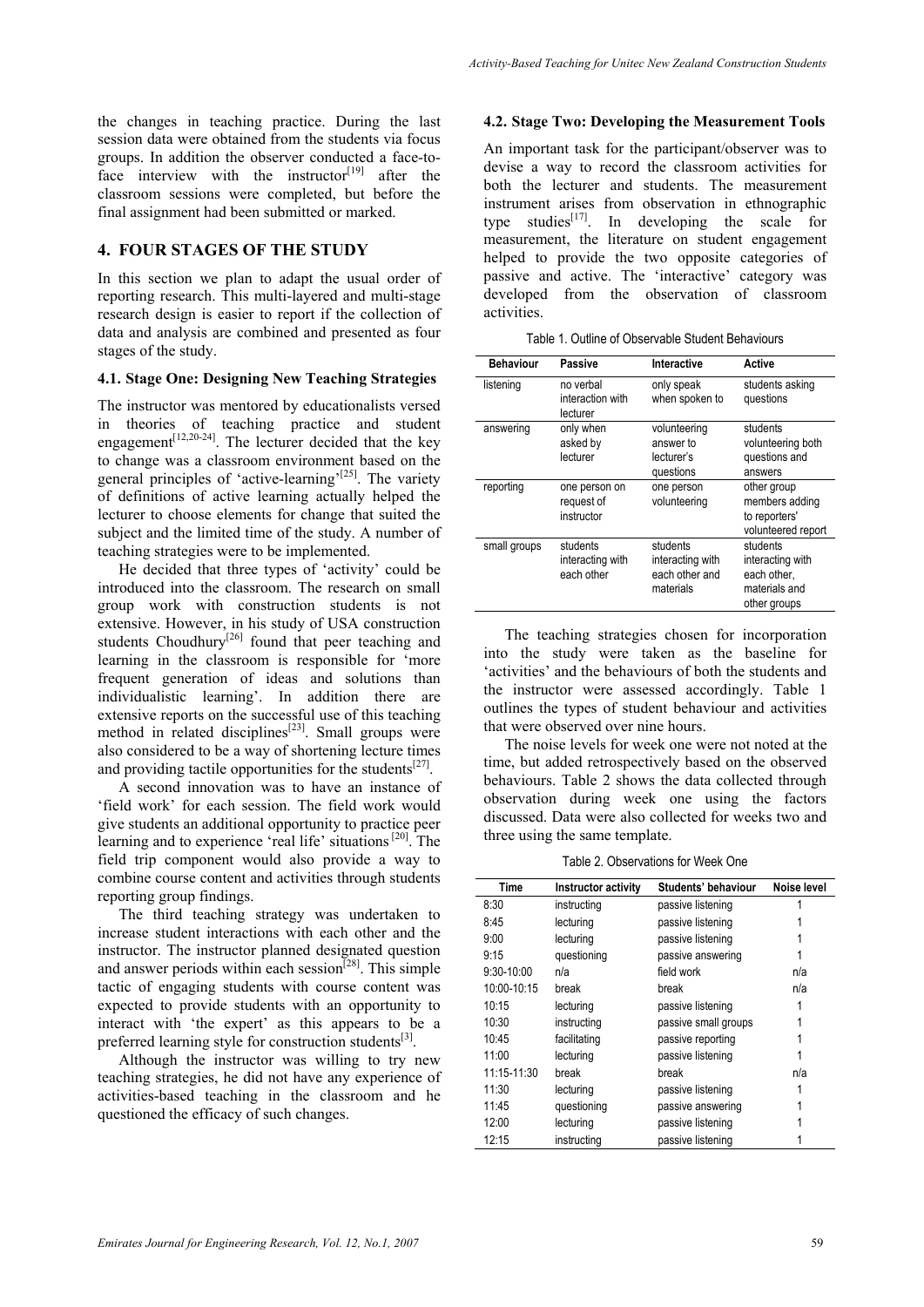The observations of the teaching activities of lecturing, questioning and facilitating were refined based on classroom observations. It was noted that some of the 'talking' time was not related to course content, but to 'housekeeping' information such as lists of course materials, assignments etc. Therefore, an additional category, instructing, was added. Lecturing in this study means course content.

The use of the level of 'noise' in the classroom as a proxy for student engagement arose from a comment by the lecturer during the second session. When the students had formed into their six small groups, the instructor said, "I can't hear any noise, if you guys are working there should be noise." The ability to triangulate data, that is have two sources which provide the same data, added rigor to this study<sup>[18]</sup>. The field notes focused on three factors; teacher activity, student activity, and overall noise level. Noise level was graded in a three point scale; 1=teacher only talking, 2=some student verbalisation, and 3=majority of students appear verbally engaged in the classroom activity. The field notes reported on the major activity for twelve 15-minute intervals $^{[19]}$ .

#### **4.3. Stage Three: Creating an Activities-Based Classroom**

Phase three was the attempted implementation of the selected teaching strategies, allowing for the unalterable elements: set course content, designated classroom, pre-determined assessment which had been incorporated into the course in the previous year.

As noted in the conceptual section, construction students have a preference for an activities-based learning environment. The instructor chose new teaching strategies that incorporated peer learning as a replacement for traditional lecturer time for three reasons. This decision was based on the view that course content could be presented in 'mini' lecture format and that student discussion of the application of the building concepts would support student understanding $[10]$ . In addition, small groups provided mobility and the opportunity to use other tactile learning activities such as drawing. Small groups were also designed to allow peer-learning within the classroom[4].

The rationale for expanding of use of verbal questions and answers during lecturing was to break up the lectures into small segments and to provide a platform for student activity<sup>[20]</sup>. Any activity that engaged students as individuals or in groups was perceived to be positive within this study. Thus students' reporting on the data collection from their field trips was another instructional technique to provide students with activity that focused on course content[25].

#### *Instructor behaviour*

At the beginning of the project the instructor described his teaching as that of lecturing students while the students sat and listened. During week one only



Chart 1. Instructor's Activities for Three Weeks

marginal change was evident from the usual 'talk and chalk' classroom. By the third week, the time the instructor spent facilitating rather than lecturing was dramatically increased. Facilitating rather than lecturing implies more engagement with and between students $^{[1]}$ .

The instructor had no experience of using practical group work as a component of his teaching. Thus he had to learn new skills to provide an activities-based  $classroom<sup>[1]</sup>$ . Indeed, the skills and the knowledge of how to facilitate activities as simple as questions and answers should not be underrated<sup>[28]</sup>. In the event, it appears to have been easier to plan changes than to implement them, as noted in Table 2. Only one small group session took place during the first class.

Chart 1 shows that the time spent giving instructions did not change much over the three weeks, but the time spent lecturing decreased significantly. It can be assumed that the shift from lecturing to facilitating, both the small groups and reporting activities, is indicative of a more activitiesbased classroom. However, it was clear from observing the classroom behaviour of the instructor that providing an active environment for students does not follow a simple developmental model. The lack of experience in small group activities and the passive nature of some of the students' behaviour appear to have reinforced the transmission model of teaching.

#### *Students' behaviour*

While there was less lecturing and more student activity in the classroom each successive week, for some of the time in all weeks the students were passive as noted in Chart 2. If student classroom behaviour has been formed by years of transmission model experience<sup>[28]</sup>, then behavioural changes may be difficult for them. In this study, even when the lecturer attempted to engage the students in question and answer sessions, students waited to be asked before speaking. There was a similar student response to the field work reporting to the class; reports were only given when asked for and students not reporting were silent. This may be the reason that the lecturer changed the 15-minute period designated for student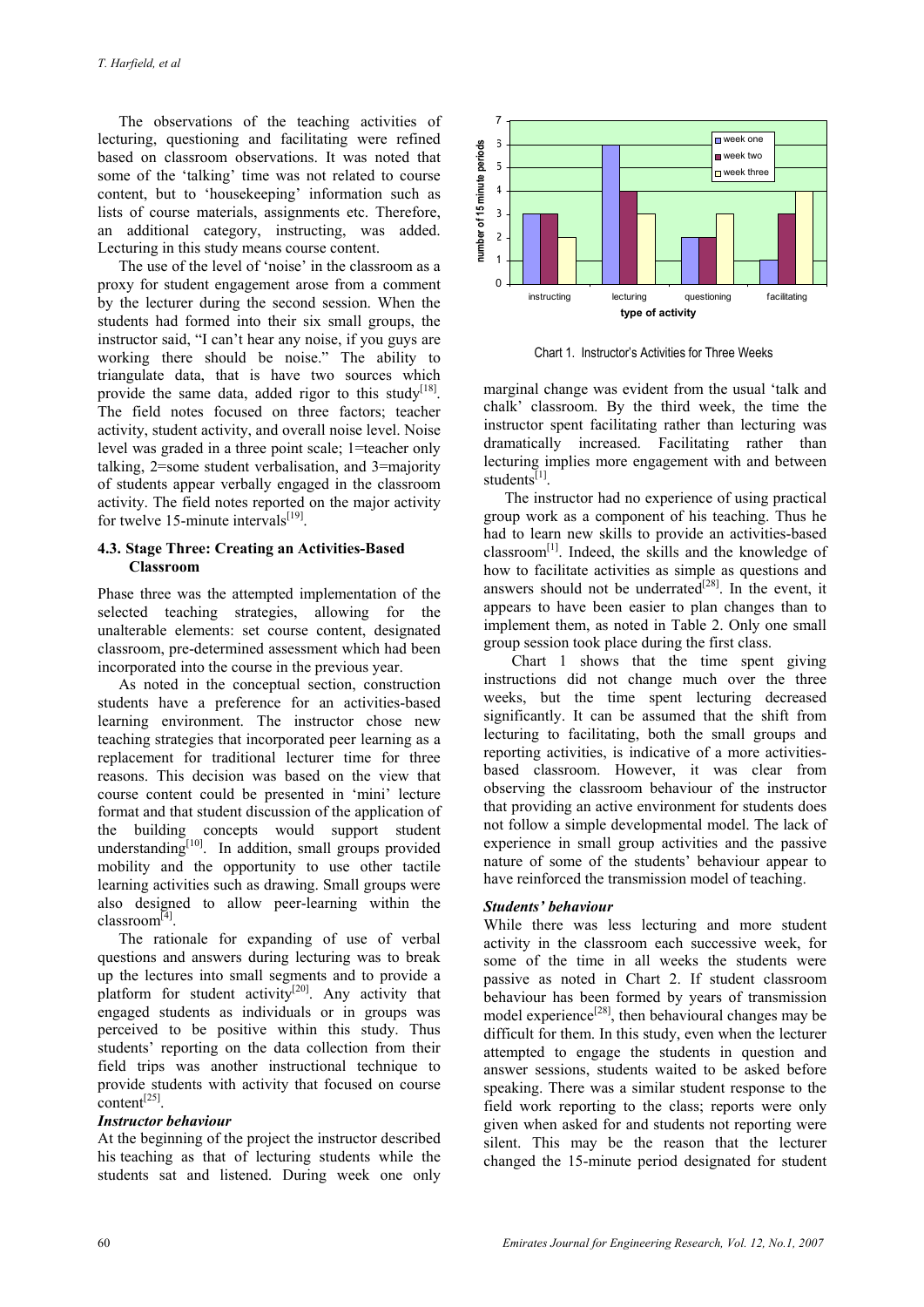

Chart 2. Construction Students' Behaviour for Three Weeks

reporting on their field data into a mini lecture in week one. Overall during the first session the lecturer lectured and the students sat passively, apparently disengaged (many did not have even the basics of textbook or writing materials).

Change can only happen if both the teacher and the learner are willing to participate in an active classroom. During the following two sessions these behaviours sometimes changed as noted in Chart 2. The students appear to have become more engaged with their learning, as the environment became more supportive of their preferred learning-styles. The classroom was more conducive to activities in week three because of the teaching strategies being implemented. These focused on three types of student activities; verbal questions and answers, students sharing personal experiences in small groups and with the whole class, as well as student verbal reporting on course related activities.

#### *Noise level*

Table 3 provides the 'average' observed (not measured with instruments) noise level for each of the 12 recorded 15-minute classroom periods.

Table 3. Noise Levels for Three Weeks of Observation

| <b>Week</b> | 08:30                   |  |  |  | 88:45<br>09:00<br>09:15<br>09:30<br>09:30<br>09:45<br>09:45<br>09:45<br>09:45<br>09:45<br>09:45<br>09:45<br>09:45<br>09:45<br>09:45<br>20:50 |  | 12:15                       | Average |
|-------------|-------------------------|--|--|--|----------------------------------------------------------------------------------------------------------------------------------------------|--|-----------------------------|---------|
| One         |                         |  |  |  |                                                                                                                                              |  |                             |         |
| Two         |                         |  |  |  |                                                                                                                                              |  | 1 1 1 1 2 1 2 2 2 1 2 1 1.4 |         |
| Three       | 1 2 2 2 2 3 2 3 1 2 2 1 |  |  |  |                                                                                                                                              |  |                             | 1.9     |

During week one, the low level of noise could be attributed to group forming behaviours<sup>[29]</sup>. On the other hand, it is also possible that the traditional expectations of classroom behaviour of the transmission model prevailed for both instructor and students during the first session. The average noise level did gradually increase from week one to week three: 1.0 to 1.4 then 1.9, based on observable student activity as noted in Chart 2. However, it must also be acknowledged that a subjective judgement of only one observer provided data for this proxy.



**4.4. Stage Four: Testing for Links between Teaching and Learning** 

During the fourth course session, evaluation data were collected from a number of sources. Participant data from the students were obtained through focus  $group^{[16]}$  Students responded positively to the activelearning components introduced by their lecturer. A typical response was, "Of all the classes I've ever sat through this is the most active, by far, we were getting involved". When students were asked for aspects of teaching they had liked least, some complained that they had not received enough activity-based teaching.

A second source of evaluation data came from an interview with the lecturer responsible for implementing the new teaching strategies. The lecturer was pleased with the changes in his teaching approach, and he felt that he had moved into a more engaging form of teaching without sacrificing the content of his course material. When questioned about the difficulties he encountered he said, "The hardest thing was changing my style. I will have to work on that throughout the year." The intellectual shift required to change teaching behaviour appears to be only a first step; the shift in teaching practice appears to take longer.

In addition, a proxy for the link between instruction techniques and student learning was assumed to be a comparison of the grades for the module assignment which had been used for the students in the previous year<sup>[18]</sup>, as noted in Chart 3.

The student grades for 2005 are significantly higher; the majority of students completing the assessment earned an A grade. In 2004, eight students failed (D) or did not complete (DNC) the assessment, compared to none for this study. A similar number of students withdrew from the course in both years. In the judgement of the instructor, the student cohort in this study was similar, in terms of ability and experience, to the students of 2004. The teaching unit covers a standard set of material, so while the content remained the same, it must be assumed that the difference in student achievement lay in the way it was delivered.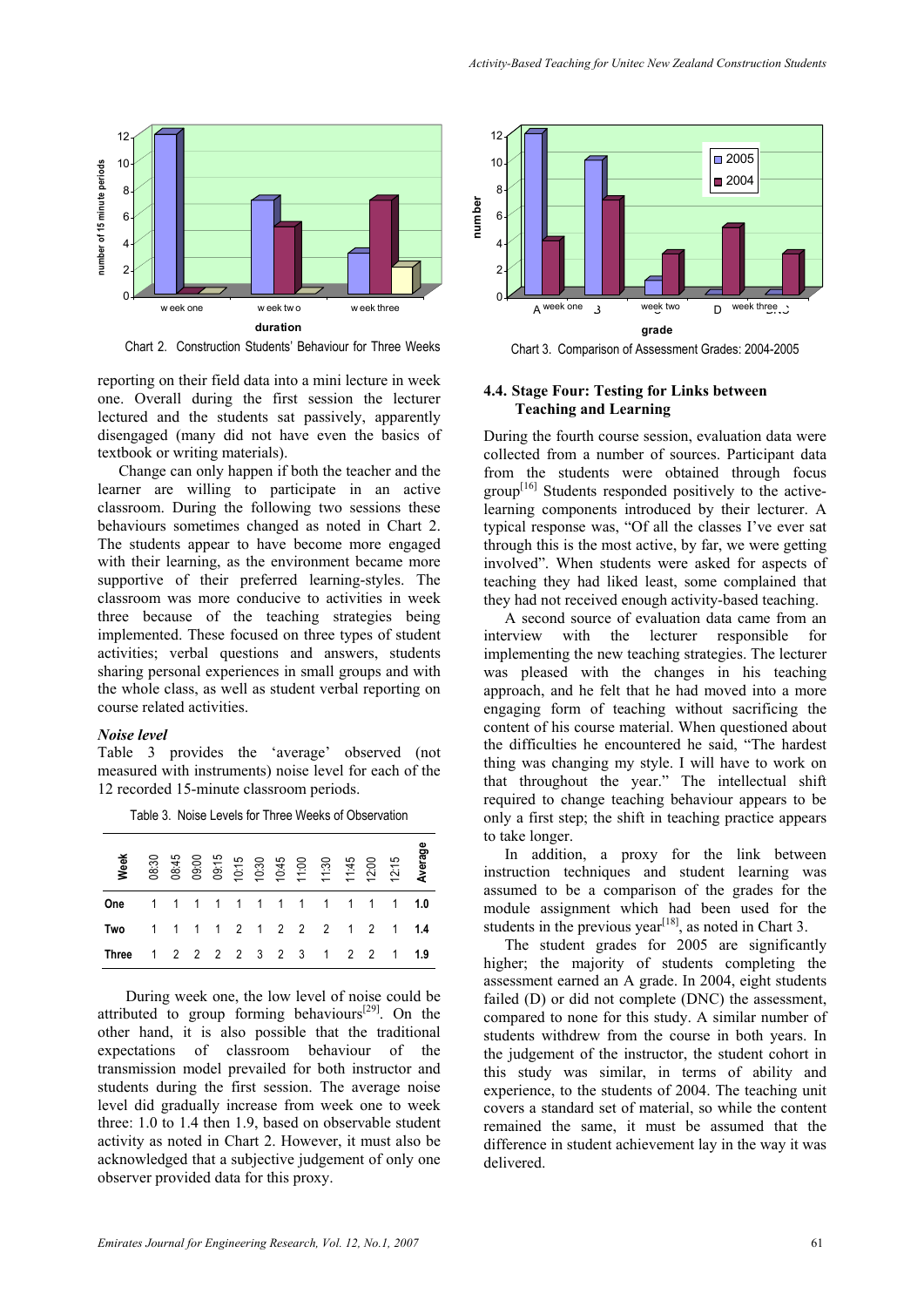Because of the potential for other differences between these two groups, it is impossible to conclude that the improved performance is entirely due to the new teaching strategies which created an activitiesbased learning environment. However, the claim by Choudhury<sup>[26]</sup> that working with peers is responsible for 'higher reasoning' cannot be disregarded. It is possible that the higher grades for the Unitec study are indeed attributable to the changes made in the way the course material was presented. The teaching strategies in this study did create more opportunities for students to actively engage with the course content, their peers and the instructor. Therefore it can be concluded that this study has provided evidence of an observable link between instructional technique and student learning $[2]$ .

### **5. CONCLUSION**

While the transmission model of learning may still be prevalent, a growing number of scholars argue that the addition of small group discussion, teacher verbal question and student verbal answers during lectures, or students sharing personal experiences are effective<sup>[12,23,28]</sup>. The findings of this study appear to provide solid evidence that active-learning is effective in providing successful learning outcomes for construction students. It could also be argued that the research findings also indicate a direct link between specific teaching practice and student learning.

This study may be important in providing evidence for the link between teaching practice and learning outcomes because it is predicated upon earlier research that suggests construction students prefer activitiesbased learning<sup>[3]</sup>. For construction students an 'active mode of participation'<sup>[11]</sup> needs to be a collaborative effort between students<sup>[12]</sup> along with activities which engage students with a lecturer $[26]$ . These kinds of activities in the classroom appear to help students engage with the course content so that they perform at a higher level.

The purpose of this research was to provide evidence for a link between instructional technique and student learning. It appears that an important component of that link is the type of behaviour that is expected in the classroom. If students are expected to sit passively when they prefer to move around, or to listen to the lecturer rather than interact with their peers, then it is possible that the negative outcomes which plague construction education will continue.

#### **ACKNOWLEDGEMENTS**

This paper reports research funded by Building Research Association of New Zealand Inc. (BRANZ). We thank two other members of the team, Eileen Piggot-Irvine and Brian Allen, both of whom played a vital role.

#### **REFERENCES**

- 1. Betts, M. and Liow, S.R. 1993. The relationship between teaching methods and educational objectives in building education, Construction Management and Economics, Vol. 11, 131-141.
- 2. Lammers, W.J. and Murphy, J.J. 2002. A profile of teaching techniques used in the university classroom: a descriptive profile of a US public university, Active Learning in Higher Education, Vol. 3(1) 54-67.
- 3. Panko, M., Kenley, R., Davies, K., Piggot-Irvine, E., Allen, B., Hede, J. and Harfield, T. 2005. Learning styles of those in the building and construction sector. Report for Building Research New Zealand, Inc. Unitec New Zealand, Auckland.
- 4. Smith, K.A., Sheppard, S.D., Johnson, D. W., and Johnson, R. T. 2005. Pedagogies of engagement: classroom-based practices, Journal of Engineering Education Vol. 94(1) 87-101.
- 5. Edward, N.S. 2001. Evaluation of a constructivist approach to student induction in relation to students' learning style, European Journal of Engineering Education, Vol. 26(4) 429-440.
- 6. Hall, M. 2000. Managing and motivating students' performance in the university classroom, Journal of Construction Education, Vol. 5(1) 57-63.
- 7. Kenley, R., and Dodds, A. 1995. Evaluation of PBL within standard methods of teaching and evaluation, Paper presented at the PBL Conference '95: Learner Assessment and Program Evaluation in Problem Based Learning, Sydney.
- 8. Auchey, F.L., Mills, T.H. and Beliveau, Y.J. 2000. Using the learning outcomes template as an effective tool for evaluation of the undergraduate building construction program, Journal of Construction Education, Vol. 5(3) 244-259.
- 9. Murray, P., Donohoe, S., and Goodhew, S. 2004. Flexible learning in construction education: a building pathology case study, Structural Survey, Vol. 22(5) 242- 250.
- 10. Hake, R. R. 1998. Interactive-engagement versus traditional methods: a six-thousand-student survey of mechanics test data for introductory physics courses, American Journal of Physics, Vol. 66(1), 64-74.
- 11. Abdelhamid, T. S. 2003. Evaluation of teacher-student learning style disparity in construction management education, Journal of Construction Education, Vol. 8(3) 124-145.
- 12. Prince, M. 2004. Does active learning work? a review of the research, Journal of Engineering Education, Vol. 93(3) 223-231.
- 13. Pratt, D. D. 2002. Good teaching: one size fits all? New Directions for Adult & Continuing Education, Vol. 93, 5-16.
- 14. Fleming, N. D. 1995. I'm different; not dumb. Modes of presentation (VARK) in the tertiary classroom. Proceedings of the 1995 Annual Conference of the Higher Education and Research Development Society of Australasia (HERDSA).
- 15. Kolb, D., 1984. Experiential Learning: Experience as the Source of Learning and Development. Prentice Hall, Englewood Cliffs, NJ.
- 16. Johnson, R. B. and Onwuegbuzie, A. J. 2004. Mixed methods research: a research paradigm whose time has come, Educational Researcher, Vol. 33(7), 14-26.